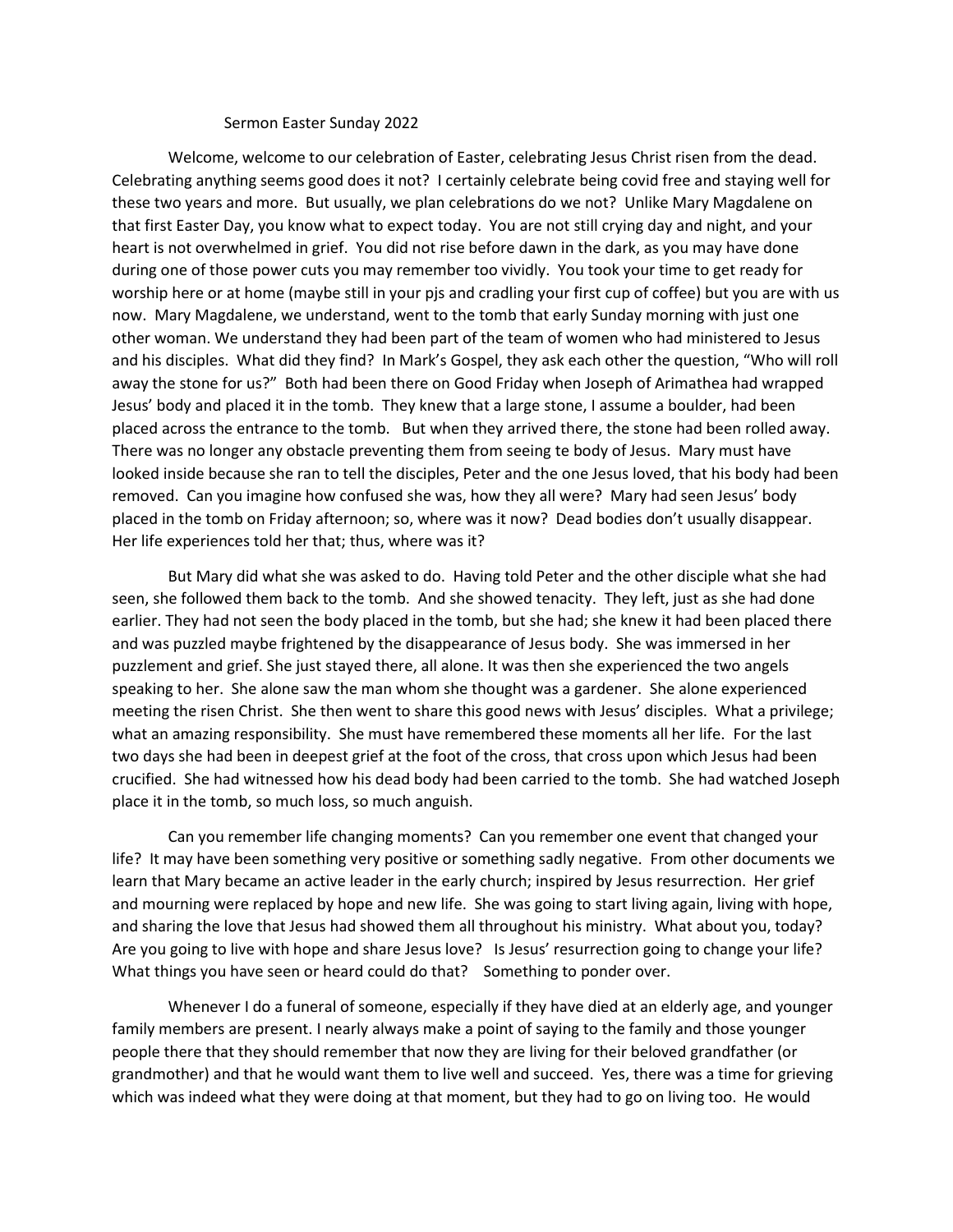have wished them to do so. His earthly life had ended, and he was in eternity with God. They were very much alive and should live the way he would want them to live. Yes, of course everyone at the service could stay forever mourning for his loss and grieve he was not with them bodily. Or they could celebrate all he had been in his earthly life and be inspired to live the best ways they could, holding all he had meant to them in their hearts and minds.

In the same way you can stay in grief, mourning the horror of Good Friday and Jesus' death upon the cross. Or you can decide to live your life following him and trying to live the way he would want you to live. This means you remember his commands; especially the two he gave you on Maundy Thursday just three days ago. You are to be a servant, one who ministers to others. You need to remember how he served others throughout his ministry. He also told his disciples that they were to love one another, just as he loved them. That was how they were to live.

Today we are celebrating Jesus raised from the dead, Jesus resurrected and with us and with us forever. If you worshipped with us these last three days you would have experienced the horror, the agony and finally the death of Jesus as an earthly man. But today you can celebrate that God raised him from the dead.

Have you thought how you can share this wonderful news? Have you thought that you can share it by the way you live, by the things you say, by what you do? Have you ever told anyone that "Jesus loves you?" Can others see Jesus in you by all you say and do? If not, is it because there is something blocking their vision of you.? Is it they cannot see the "you" you would like to present to the world because something is in the way? Do you need to remove that large stone in your life just as the stone blocking Jesus tomb was removed?

I invite you to think about what it is that is blocking your goodness, your willingness to minister, your ability to open your heart in love. Is it a blockage of guilt or disappointment from the past, or of recent times? Is it a blockage of resentment which has grown in your heart and mind and never been removed? Is it a blockage of inadequacy which has prevented you from being the person God created you to be? If you can remove all those blockages, then think about the ways in which you are showing your love for God's people and God's creation? If not, have you asked God to remove that stone and allow all the goodness in you to come out so that you can make a difference in God's world?

When I think of those who are making a difference, I think of all of you who provided so many supplies for the North Porch ministry of providing for needy families with babies and young children. The past two Christmases you gave me a car load of supplies which I took with joy to our North Porch center where I was working each Tuesday morning during covid. I celebrate that now our centers are open, and staff are running them, and I can use Tuesday for ministry here again! I think about the few who ensure our worship can be seen and heard by those of you using live streaming. I think about those of you who brought lovely Easter bags of little gifts for the needy families provided for by the Chester food pantry. I think about those of you in our inreach team who have made meals and taken them to members of Messiah during this time. I think about those who volunteer in the thrift shop week by week. I think about those you bring food items for the food pantries week by week. I think about those who have tended our grounds, and I hope they will do so again soon, with the better weather coming. I think about those who reach out to the isolated and lonely in support and friendship. I think about those who have helped at Homeless Solutions. I think about those teach our children in Sunday school each week, and also send Sunday school materials to our families with children who are